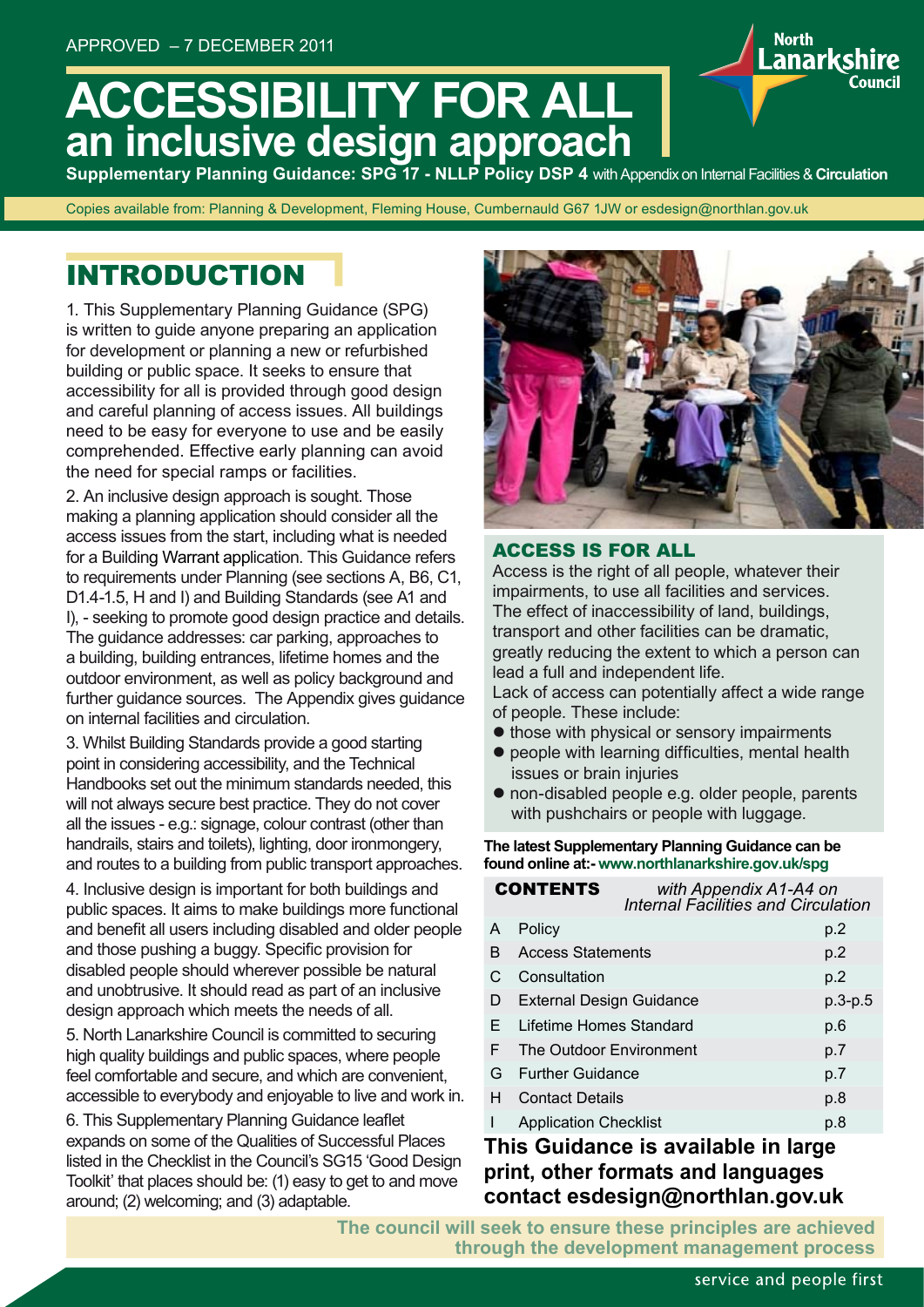# A. POLICY

1. National legislation and standards on accessibility include the Equalities Act 2010 and the Scottish Building Standards Technical Handbooks - see Sources of Further Guidance on page 8 for references to these and other relevant national documents.

2. The **Town and Country Planning (Scotland) Act 1997**  states (Section 270B) that Planning Authorities must perform their functions in a manner which encourages equal opportunities. The Scottish Government's **Scottish Planning Policy** (SPP) sets out some disabled parking standards (see Section D1 below). The Scottish Government's overall policy on design, which includes references to accessibility issues, is set out in **Designing Places**  and **Designing Streets** (see Section H). Applications will also need to comply with Planning Advice Note (PAN) 78 on Inclusive Design.

3. The **Town and Country Planning (Development Management Procedure) (Scotland) Regulations 2008**, which came into force in August 2009, introduced a new requirement for all national and major developments to be accompanied by a **Design and Access Statement**. Under these Regulations, this is compulsory for

- $\bullet$  housing developments over 50 units or 2 hectares,
- $\bullet$  business developments over 10,000 sq metres or 2Ha, and

• any other development over 5,000 sq metres or 2Ha. However, applications for Planning Permission in Principle are excluded.

4. **North Lanarkshire Local Plan Policy DSP4** on Quality of Development requires that development achieves a high quality development in terms of:

**DSP.4 Extract: ... Providing a safe, inclusive, convenient and welcoming development including addressing…adaptability; safe, secure and convenient access into and through the development that is attractive to…. people with disabilities.**

It will generally be appropriate to demonstrate compliance with the accessibility objectives of Policy DSP4 through the submission of an Access Statement. Section C below gives guidance on producing an Access Statement.

5. For housing developments, the requirements of Policy DSP.4 can be met by adopting the Lifetime Homes **Standard** (see Section E p.6) which sets out current best practice for full details. A note on the drawings affirming compliance with the 16 criteria will suffice. The principle behind these standards is that a dwelling constructed to these standards will be adaptable to the occupiers' varying needs at different stages of life. Social housing already has to meet the greater requirements of the **Housing for** 

Varying Needs standard. However the SPG sets out policy and best practice guidance for all development. Private developers are familiar with the Lifetime Homes Standard, and this standard has been supported as a minimum by specialist groups during consultation.

6. Houses should be designed in a way that will either readily allow someone to remain in the house if their needs change, or will allow minor modifications to be carried out without major disruption. With the rising proportion of elderly people the need for such a minimum standard is growing. Research has indicated that the **Lifetime Homes Standard (p.6)** can be accommodated at little extra cost -

# B. ACCESS STATEMENTS

1. Section A.3 describes when an Access Statement is required by legislation. It is also advisable that any publicly funded development submits an Access Statement, because of a duty to promote disability equality. In terms of demonstrating compliance with DSP.4 via an Access Statement (see A.4), this would be helpful in the following circumstances, although the scale of statements will vary with the scale of the proposed development:

LOCATION – any site which is prominent in relation to a Town Centre or area which the Council is seeking to enhance; SIZE – any large development over 1 hectare in site area; **PUBLIC USE** – any proposed building, change of use application or other development whose use will primarily be for members of the public.

2. An **Access Statement** should show how a proposed development will be accessible, legible, welcoming and inclusive for all. It must demonstrate how reasonable access provision will be made, particularly if any recommended best practice cannot or will not be met. An Access Statement may help to establish compliance with the Building Regulations, where there is a departure from guidance documents, if it has been prepared by an NRAC registered consultant (see Contact Details, p8). In certain circumstances a more detailed **Access Audit** may be required.

3. Preparation of the Access Statement should begin early and evolve, following consultation, to guide the design. It must be done by RIBA Architectural Stage C at the latest and not be left to the end of the design process, in an attempt to retrospectively justify the design being proposed.

4. An Aims section should set out how the scheme will demonstrate and achieve inclusive outcomes.

5. A Strategic Statement should describe the policy and approach being adopted, addressing relevant development plan policies (see A.4) and referring to other guidance documents used in the approach.

6. An Access Statement must be carried out in accordance with Planning Circular 4/2009. However, to represent best practice it should include sections on:

• approaches to the building and entrance

 internal routes  $\bullet$  signage and lighting

- movement through the building
- $\bullet$  facilities within the building e.g. toilet provision, hearing loops • an evacuation strategy
- a plan of the environment including external and  $\bullet$  other specific issues
	- $\bullet$  management policies
	- $\bullet$  maintenance issues

7. A summary of consultation with specialist users that has been or will be carried out should be included - see Section C.

## C. CONSULTATION

1. One of the requirements of an Access Statement is that it addresses how consultation with specialist users has been or will be carried out. Where required, consultation on the needs of people with disabilities should be carried out via the North Lanarkshire Disability Access Panel in the first instance (who are supported by the Scottish Disability Equality Forum). For Council buildings, consultation should also be carried out with the North Lanarkshire Employee Disability Forum. See back page for contact details and also separate draft SPG on Community Engagement.

 see www.lifetimehomes.org.uk/pages/costs.html. 2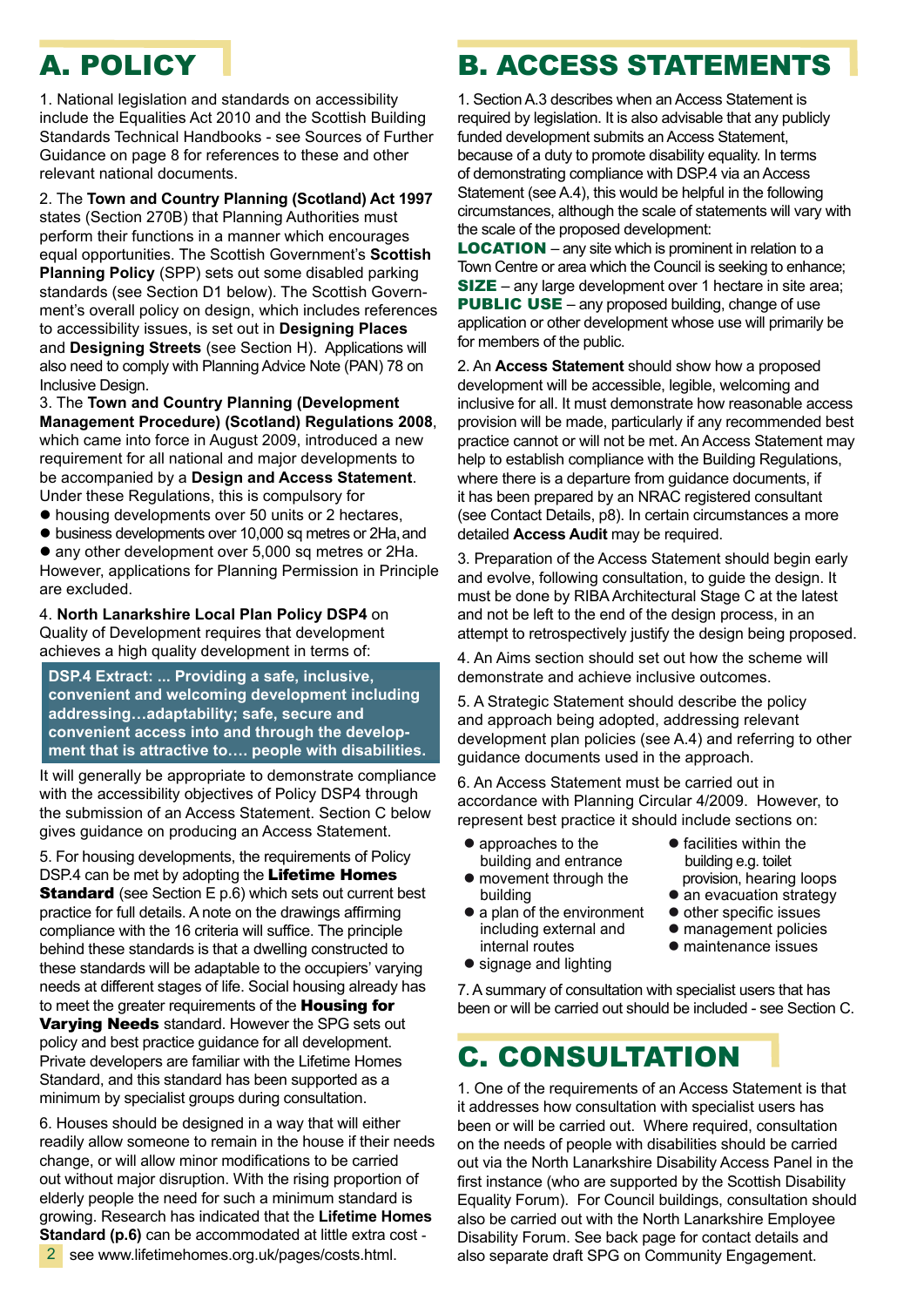### D. EXTERNAL DESIGN GUIDANCE

Detailed Guidance on External Design is set out under the following headings:

- **D.1 Car parking (p.3)**
- **D.2 Approaches to a building (p.4)**

 **D.3 Building entrances (p.5)**

Guidance on internal facilities is in the 4 page Appendix Insert attached.

### D.1 CAR PARKING

1.1 In car parks, adequate provision should be made for blue badge holders which should be as close to the main entrance as possible (within 45m).

1.2 Disabled persons car parking should be clearly marked and signed. Vertical signage (not just a symbol painted on the ground) is recommended, to prevent obstruction e.g. by snow or leaves.

1.3 Accessible car parking should generally be provided at a ratio of 1:20 but this could increase, depending on building type and prospective users.

1.4 For retail and leisure developments, Scottish Planning Policy (SPP) requires 3 designated spaces or 6% (whichever is greater) for car parks of up to 200 spaces, or the greater of 4 spaces plus 4% for larger car parks.

1.5 For places of employment, SPP requires 1 space per disabled employee plus 2 spaces, or 5% (whichever is greater) for car parks of up to 200 spaces, or 6 spaces plus 2% for larger car parks.



*A side transfer zone is needed for wheelchair users*



*The route to the footway with dropped kerb access must be kept clear!*

1.6 The surface of a designated parking bay should be firm and level, slip resistant and have a 1200mm transfer zone alongside and at the rear of the vehicle. Some users need more than this minimum, so where providing 4 spaces or more, 1 should have a side transfer zone of at least 1600, or 2400 to allow for a car ramp to be used, best sited at the end of a row of spaces. A coloured surface to the bay is good practice and readily identifies the area for blue badge holders.

1.7 Bollards, kerbs or other obstructions should not be placed across any hatched area used to access the adjoining pavement.

1.8 Car parking areas should be well lit in all weather conditions for those who have a visual impairment.

1.9 Easy access for taxis and drop-off/ collection by carers should be provided, with associated dropped kerbs to access the pavement.

1.10 Paystations and car park equipment should be accessible.

1.11 Management procedures should ensure that other users do not block parking for disabled people or setting down points.



Vehicular route



*Clear signage of disabled parking bays is needed*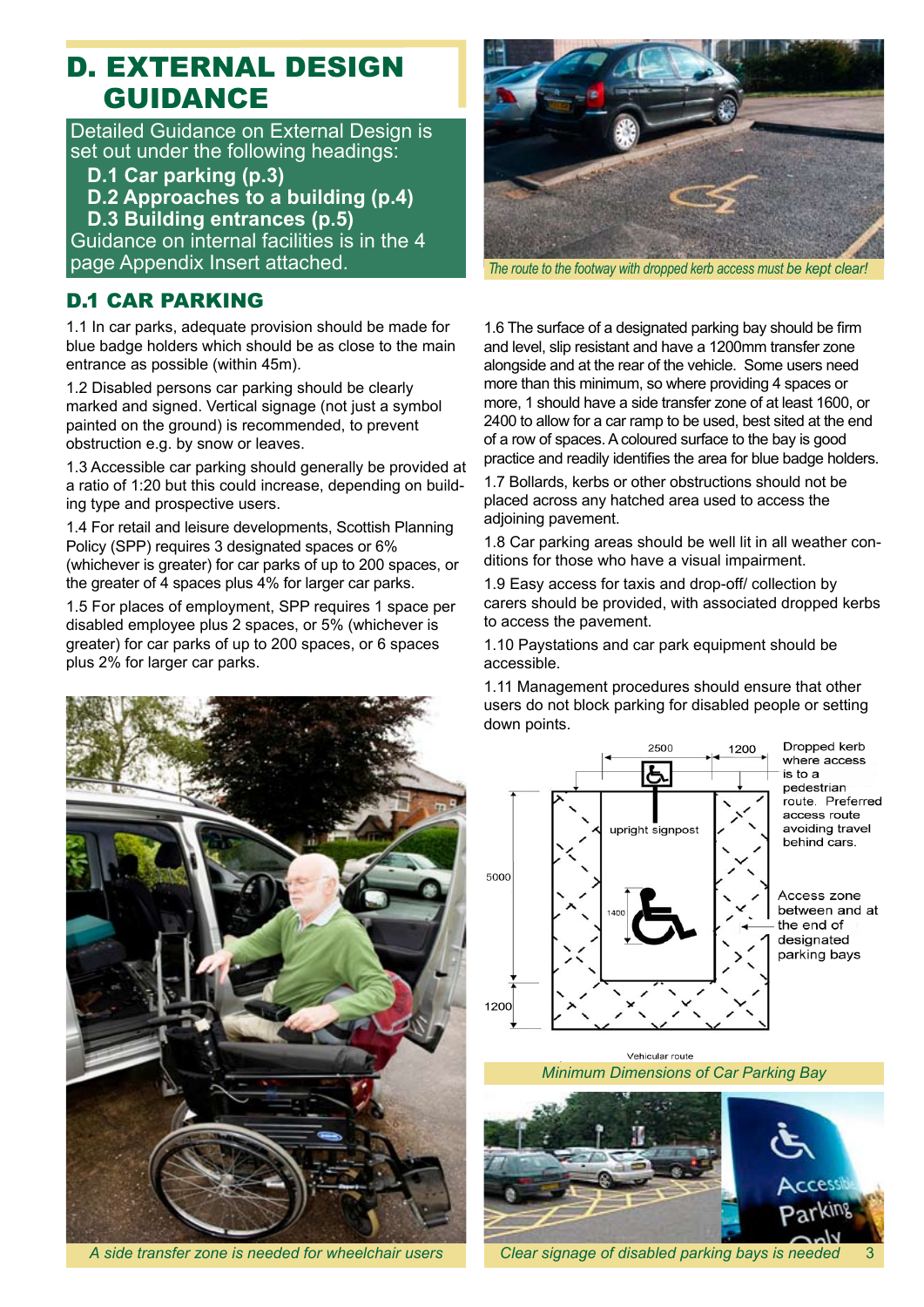# **D. EXTERNAL DESIGN GUIDANCE ... /2 continued**

### D.2 APPROACHES TO A BUILDING

2.1 The entrance to a building should be logical. obvious and welcoming. Approaches to a building should be clearly signposted from all access points and be well lit both from the car park and pavement, with a visual contrast between the access route and adjacent ground. The approach should be as direct as possible, following obvious desire lines.

2.2 There should be convenient access into buildings for everyone. The same pedestrian approach should, wherever possible, be accessible and usable by all. If the principle entrance is not accessible to all, an alternative accessible entrance in common use should be provided and signposted.

2.3 Approaches to entrances should be level or gently sloping (1 in 20 maximum gradient without a ramp) wherever possible, avoiding ramps and steps.

2.4 Surfaces should be non-slip and durable. Kerbs should be dropped at all crossing points of roads and accesses to car parks, marked by tactile paving.

2.5 Pedestrian access routes should be as direct as possible, of suitable width (at least 2m) and free from obstacles.

2.6 Ramped approaches, where necessary, should be uniform and slip resistant, at least 1500mm wide, and be not steeper than 1 in 12 if up to 2m in length, 1 in 15 up to 5m, or 1 in 20 maximum gradient if over 10m long, with a suitable ramp edge.

2.7 There should be colour contrast of the ramp with surroundings and with intermediate landings.

2.8 With a level difference greater than 300mm, a stepped approach should also be provided.

2.9 Steps should be at least 1200mm wide, with uniform risers between 150 and 170mm and uniform goings between 280 and 425mm, and a maximum number of 12 steps in any flight.

2.10 A corduroy tactile warning surface should be provided at the top and bottom of external flights of stairs (see www.transportscotland.gov.uk/reports/road/j11185-00.htm).

2.11 Handrails should be provided where there is a change of level of more than 600mm and be between 840 and 1000mm above the surface of a ramp or the pitch line of stairs, be circular (40-50mm diameter) or oval (50mm wide, 38mm deep), warm to the touch and have positive ends (relative to wall or ground).



*Good colour contrast and clear entrance*



*External Step Detail* 



*Both ramps and steps should be provided where needed. In new buildings, early consideration and good design should mean a ramp is not needed*



*Is there an obvious alternative to stepped access?*

4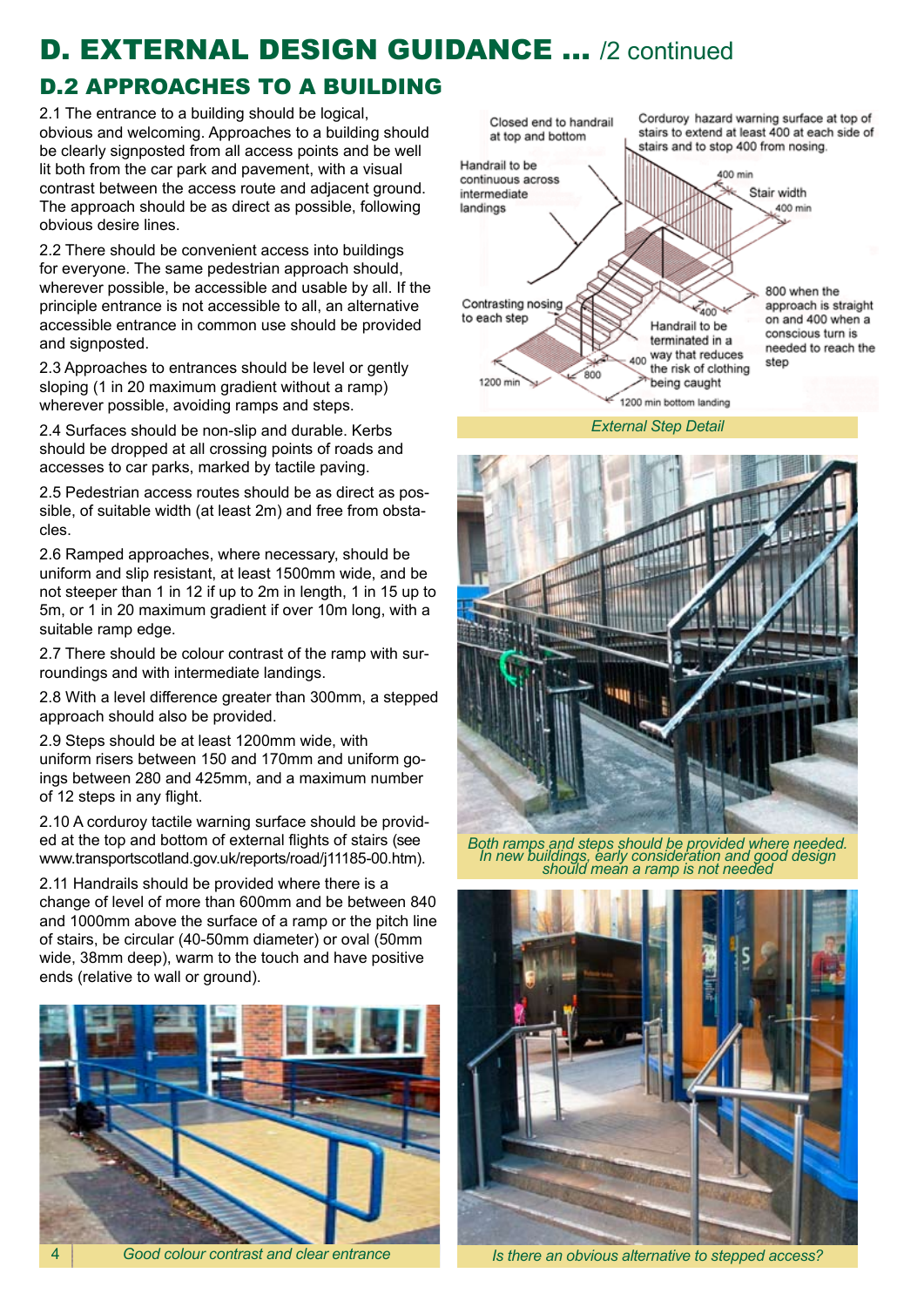# D. EXTERNAL DESIGN GUIDANCE ... /3 continued

### D.3 BUILDING ENTRANCES

3.1 Entrances should have flush thresholds, be easily identifiable and have automatic doors where appropriate. Powered doors benefit everyone, whether they are in a wheelchair, pushing a double buggy, carrying items, have limited strength, or are using an assistance dog. Sliding or bi-fold doors are preferable, to avoid the potential hazard of swing doors. Revolving doors should have an adjacent side hinged door.

3.2 Entrance doors must be of at least 800mm effective clear width and be easy to open if not automatic. Secured dirt mats must not impede wheeled traffic.

3.3 The use of colour can make doors easy to distinguish and help visually impaired as well as other people.

3.4 Vision panels in toughened / laminated glazing at 500-1500mm height should be provided in solid doors, whereas glass doors should have some contrasting manifestation at least 150mm high at two levels, 850- 1000mm and 1400-1600mm above ground level.



3.5 There should be a level landing at least 1500 x 1500mm clear of any door swing in front of the entrance, and a 300mm minimum side clearance to the leading edge of the door. A canopy or recess to offer weather protection, 750mm deep is desirable and required for locked doors.

3.6 Closer door mechanisms need to be lightly set.





*Good signage at entrance is important Wide automatic door with flush threshold* 5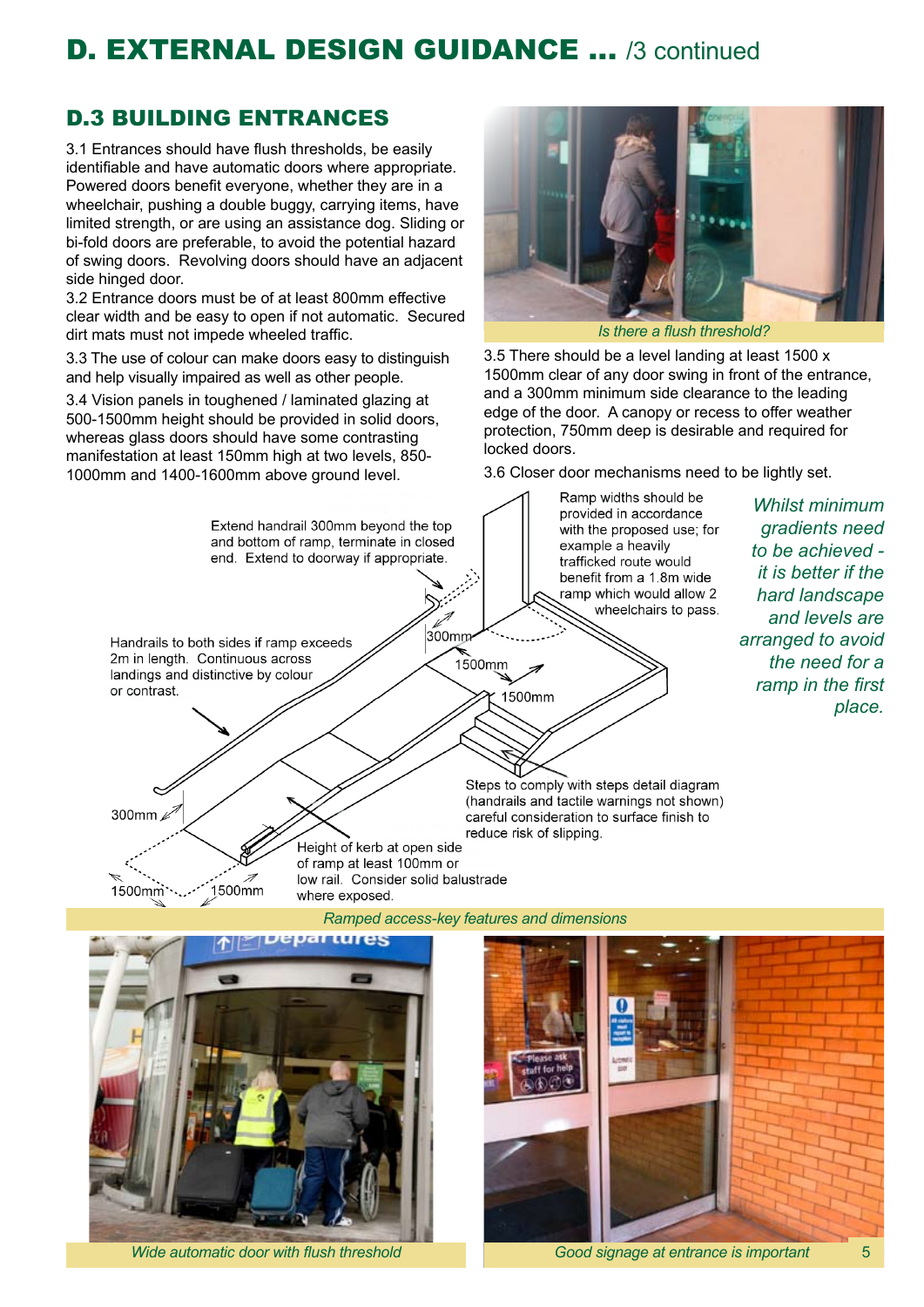### E. LIFETIME HOMES STANDARD

This requires new housing developments to meet all the following 16 design criteria:

#### **1. Parking (width or widening capability)**

**Car parking within an individual plot should provide at least one parking space length capable of enlargement to achieve a min width of 3300mm.** 2400mm wide parking space with a 900mm access path or soft landscaping adjacent to and approximately level would satisfy the requirement.

**Communal or shared parking should be min 3300mm wide, 4800mm (5m in NL) deep and adjacent / close to entrance.** 

#### **2. Approach to Dwelling from Parking**

**The distance from the car parking space to the dwelling entrance should be minimised and should be level (not exceeding 1:60, and / or no crossfall exceeding 1:40) or gently sloping.** A max gradient of 1:12 is permissible for a distance up to 2 metres and 1:20 for a distance of 10m (with gradients for intermediate distances interpolated between these values.) No slope should have a going greater than 10m. Paths should be a minimum of 900mm width.

#### **3. Approach to all Entrances**

**The approach to all entrances should be level or gently sloping (as per details above).** 

#### **4. Entrances**

**All entrances should:** 

- **a) be illuminated**
- **b) have level access over the threshold**
- **c) have effective clear opening widths and nibs**
- **d) have adequate weather protection and**
- **e) have a level external landing**

The threshold up-stand should not exceed 15mm. Minimum clear opening width should be 800mm (unless at right angles to access route < 1500mm wide - 825mm.) Should be a 300mm nib / clearance to the leading edge of a door.

#### **5. Communal Stairs and Lifts**

 **a) Communal stairs should provide easy access**

 **b) Dwellings reached by a lift should be fully accessible.**

#### **Minimum dimensions for communal stairs**

Uniform rise not more than 170mm Uniform going not less than 250mm Handrails extend 300mm beyond top and bottom step Handrail height 900mm from each nosing Step nosings with contrasting brightness and risers not open

#### **Minimum dimensions for lifts**

Min. internal dimensions 1100mm x 1400mm Clear landing entrances 1500mm x 1500mm Lift controls between 900 and 1100 mm from the floor and 400mm from the lift's internal front wall.

#### **6. Internal Doorways and Hallways**

#### **Doorways and hallways to conform to specifications below.**

| <b>DIRECTION &amp; WIDTH OF APPROACH</b>                | <b>Min opening</b> |
|---------------------------------------------------------|--------------------|
| Straight on without oblique approach                    | 750 mm             |
| Right angles to hallway landing 1200mm                  | 750mm              |
| Right angles to corridor - landing 1050mm               | 775mm              |
| Right angles to corridor - landing <1050mm (min 900mm)  | 900mm              |
| Communal Doors: Straight on without oblique approach    | 800mm              |
| Communal Doors: Right angles to corridor 1500mm landing | 800mm              |
| Communal Doors: Right angles to corridor 1200mm landing | 825mm              |

#### **7. Circulation Space**

**There should be space for turning a wheelchair in dining areas and living rooms and basic circulation space for wheelchairs elsewhere** (a turning circle of





#### **8. Entrance Level Living Space**

**The living room should be at entrance level.**

**9. Potential for Entrance Level Bedspace**

**In houses of two or more storeys, there should be space on the entrance level that could be used as a convenient bed-space.**

#### **10. Entrance Level WC and Shower Drainage**

**Where an accessible bathroom is not provided on the entrance level, there should be an accessible WC compartment with potential for a shower to be installed.**

Wc centre line between 400mm-500mm from adjacent wall, flush control away from nearest wall and approach zone extending from centre line: 350mm to adjacent wall, 1000mm to other wall and from front rim: 500mm back and 1100mm forward from centre.

#### **11. WC and Bathroom Walls**

**Walls in the bathroom and WC should be capable of firm fixing and support for adaptations such as grab rails.** Wall reinforcements (if required) should be located between 300mm and 1800mm from the floor.

#### **12. Stairs and Potential Through Floor Lift**

#### **The design should incorporate:**

 **a) Potential for a stair lift installation; and b) a suitably identified space for a throughthe-floor lift from the entrance level to a storey containing the main bedroom and bathroom.** 

A clear width of 900mm should be provided on stairs which should be measured 450mm above the pitch height. Potential aperture size should be min 1000mm x 1500mm and be clear of services.

#### **13. Potential for Fitting of Hoists and Bedroom / Bathroom Relationship**

**Structure above a main bedroom and bathroom ceilings should be capable of supporting ceiling hoists and the design should provide a reasonable route between this bedroom and the bathroom.**

#### **14. Bathrooms**

**An accessible bathroom proving ease of access in accordance with the specification below should be provided in every dwelling on the same storey as a main bedroom.** Accessible bathrooms should have a clear approach zone, wash basin 700mm wide, extending 1100mm from any obstruction, either a bath or accessible floor level shower, and unless provided elsewhere floor drainage for an accessible floor level shower, where a bath is provided with capped drainage beneath it, potential for a clear 1500mm diameter circular or 1700mm x 1400mm elliptical zone if the bath is removed.

#### **15. Glazing and Window Handle Heights**

**Windows in the principal living space should allow people to see out when seated. In addition, at least one window in each habitable room should be approachable by those with restricted movement and reach.** Glazing should start no higher than 800mm above floor

level. There should be potential for 750mm wide approach route and handles less than 1200mm from the floor.

#### **16. Location of Service Controls**

**Service outlets and controls should be within a height band of 450mm - 1200mm from the floor and at least 350mm away from any internal room corner, projecting wall, or similar obstruction.**

Adapted from the revised Lifetime Homes Criteria July 2010. 6 A simple note affirming compliance with this Standard will help.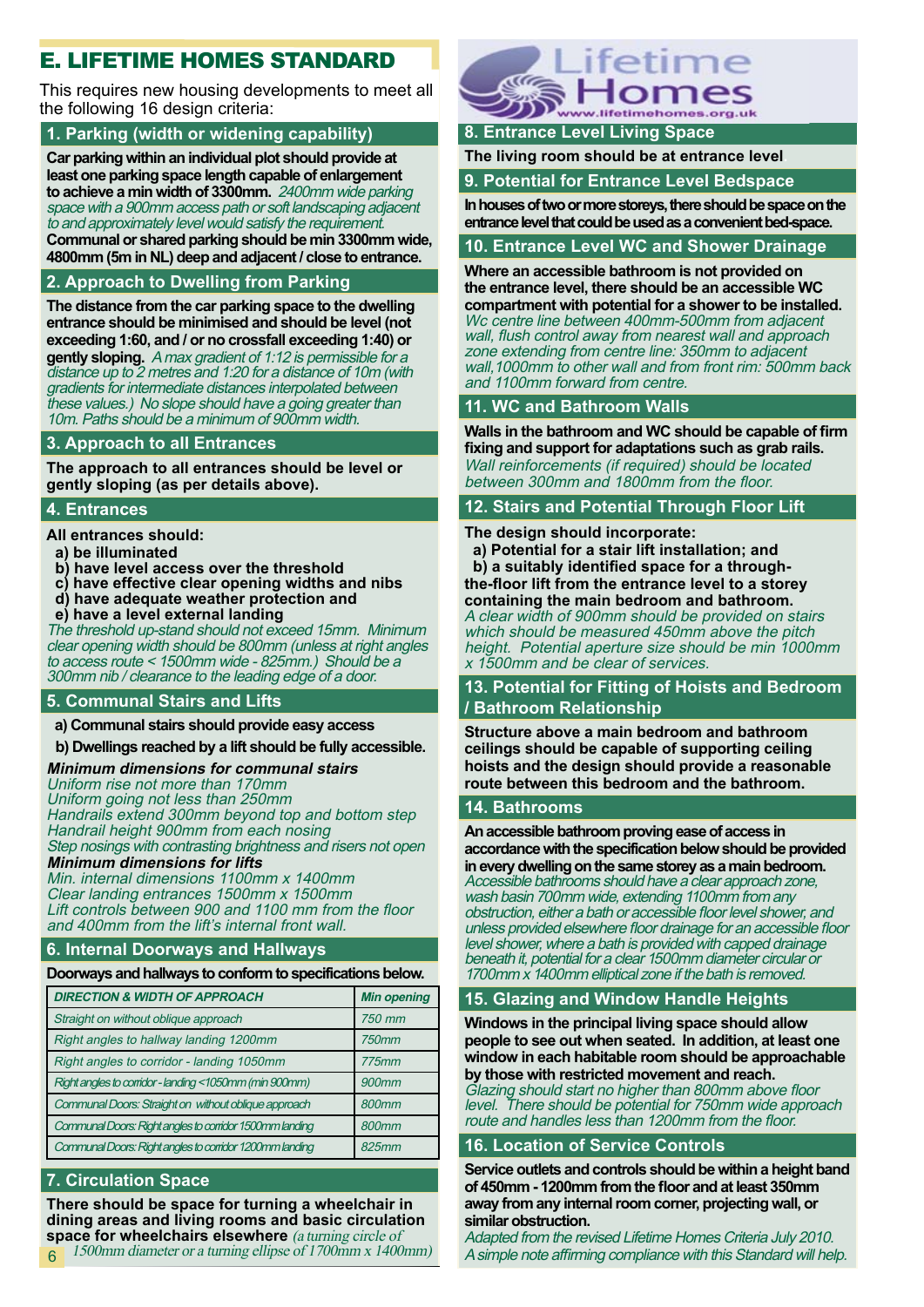# **F. THE OUTDOOR ENVIRONMEN**

#### *See also future SPG.21 on Public Realm Standards. This will address shared space issues.*

1. Paths should be kept clear and have a firm, uniform surface of a material finish that will permit ease in manoeuvring and minimise the possibility of slipping.

2. Routes of travel across grass or paved areas should be highlighted. This can be done by contrasting colour, texture or directional paving.

3. Footpath edges should be defined with either kerb, low rail or a surface change so that cane users can determine the route of travel. However, care must be taken that these elements are not tripping hazards. Low level bollard and chains are particularly hazardous for some people and should be avoided.

4. Where there are kerbed footpaths, it is important to provide dropped kerbs at key crossing points to provide easy access for all.

5. The provision of landscape furniture requires careful thought. It must be distinguishable from its background by colour contrast and detectable at low level for people with impaired vision.

6. Seating should be provided at areas of public open space, bus stops and at intervals along pedestrian routes (50m intervals recommended for key routes). There should be space left at the end of fixed seating for wheelchair users and buggies.

7. It is important to guard against hazards from building projections or overhangs, and doors which open outwards should not cause a hazard on a path which runs along the face of a building.

8. Where possible, lighting columns, litter bins and seats should be located at or beyond the boundaries of an access route. Bollards should be 1m high, contrast with the adjoining background and have a contrasting band around the top.

9. The use of tactile paving is important for individuals who have a visual impairment, to alert them to a potential hazard. More information on its use is available from www.transportscotland.gov.uk/reports/road/j11185-00.htm.

# G. FURTHER GUIDANCE

#### **Scottish Government**

www.scotland.gov.uk/topics/planning including **PAN 68 Design and Access Statements PAN 78 Inclusive Design**,

**Designing Places** & **Designing Streets**, Town & Country Planning (Development Management Procedure) (Scotland) Regulations 2008

#### **Scottish Government Building Standards**

www.scotland.gov.uk/topics/Built-Environment/Building/ Building-standards for Building (Scotland) Regulations Sections 2, 3 and 4

#### **Scottish Association of Building Standards Managers' Inclusive Design Handbook**

(explains the inclusive design requirements of the Scottish Building Regulations)

- available on www.accessibilitybydesign.co.uk/Scottish - hard copy available from NLC Building Standards

*For Area Offices see Contact Details on page 8.*



*Accessible path with seating*



*Recessed Doors avoid obstructing pathway*



*Well aligned bollard design Controlled crossing*

7

#### **British Standards BS8300:2009**

Design of buildings and their approaches to meet the needs of disabled people - code of practice, available for purchase from www.bsigroup.com

#### **Equality & Human Rights Commission**

www.equalityhumanrights.com/scotland/ **Equalities Act 2010,** see www.equalities.gov.uk and http://scotland.gov.uk/Topics/People/Equality

#### **DDA Scotland Code of Practice** available on www.dotheduty.org

**Historic Scotland's** Managing Change series: Accessibility, see www.historic-scotland.gov.uk

**Sport Scotland: Facilities Report 03 "Inclusive Design and** Access Statements" from www.sportscotland.org.uk http:// www.sportscotland.org.uk/-ChannelNavigation/Resources/ TopicNavigation/Publications/Facilities+Report+03.htm

**Transport Scotland:** DDA Good Practice Guide for Roads (includes guidance on the correct use of tactile surfacing) from www.transportscotland.gov.uk/reports/ road/j11185-00.htm